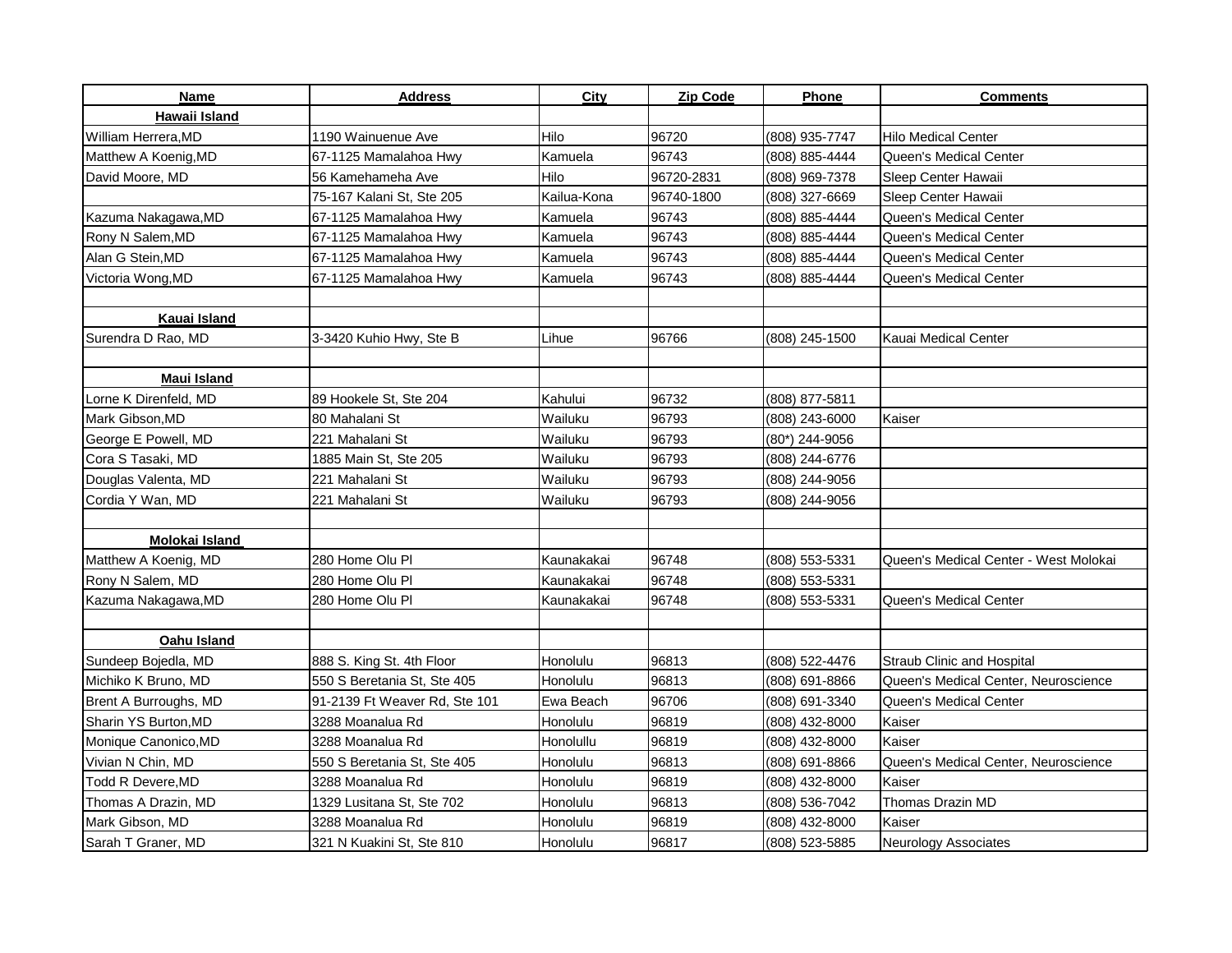| Brandon K Hirota, MD          | 888 S King St, 4th Floor        | Honolulu          | 96813      | (808) 522-4476 | Straub Clinic and Hospital        |
|-------------------------------|---------------------------------|-------------------|------------|----------------|-----------------------------------|
| David Alexander Kaminskas, MD | 642 Ulukahiki St, Ste 300       | Kailua            | 96734      | (808) 261-4476 | Hawaii Pacific Neuroscience       |
| Kevin G Kimata, MD            | 321 N Kuakini St, Ste 605       | Honolulu          | 96817      | (808) 523-5886 | Neurology Associates              |
| Matthew A Koenig, MD          | 550 S Beretania St, Ste 405     | Honolulu          | 96813      | (808) 691-8866 | Queen's Medical Center            |
| Sung Bae Lee, MD              | 91-2139 Ft Weaver Rd            | Ewa Beach         | 96706      | (808) 691-3340 | Queen's Medical Center            |
| Kore K Liow, MD               | 642 Ulukahiki St, Ste 300       | Kailua            | 96734      | (808) 261-4476 | Hawaii Pacific Neuroscience       |
|                               | 94-849 Lumiaina St, Unit 203    | Waipahu           | 96797      | (808) 261-4476 | Hawaii Pacific Neuroscience       |
|                               | 2230 Liliha St, Ste 104         | Honolulu          | 96817      | (808) 261-4476 | Hawaii Pacific Neuroscience       |
| Jeffrey E Liu, MD             | 1380 Lusitana St, Ste 705       | Honolulu          | 96813      | (808) 537-5555 | Jeffrey E Liu MD                  |
| Michael W Lui, MD             | 98-1079 Moanalua Rd, Ste 640    | Aiea              | 96701      | (808) 485-6000 | Pali Momi Medical Center          |
| Leo M Masher, MD              | 1380 Lusitana St. Ste 1012      | Aiea              | 96813      | (808) 545-3299 | Leo M Maher MD                    |
| Jeffrey D Miles, MD           | 91-2139 Ft Weaver Rd            | Ewa Beach         | 96706      | (808) 691-4449 | Queen's Medical Center            |
|                               | 550 S Beretania St, Ste 405     | Honolulu          | 96813      | (808) 691-8866 | Queen's Medical Center            |
| David Francis Moore, MD       | 99-128 Aiea Heights Dr, Ste 101 | Aiea              | 96701      | (808) 456-7378 | Sleep Center Hawaii               |
|                               | 98-1238 Kaahumanu St, Ste 300   | <b>Pearl City</b> | 96782-3250 | (808) 456-7378 | Sleep Center Hawaii               |
| Beau K Nakamoto, MD           | 888 S King St, Fl 4             | Honolulu          | 96813      | (808) 522-4476 | <b>Straub Clinic and Hospital</b> |
| David T Nguyen, DO            | 98-1079 Moanalua Rd, Ste 640    | Aiea              | 96701      | (808) 485-4250 | Pali Momi Medical Center          |
| Stuart WH Pang, MD            | 3288 Moanalua Rd                | Honolulu          | 96819      | (808) 432-8000 | Kaiser                            |
| James W Pearce, MD            | 888 S King St                   | Honolulu          | 96813      | (808) 522-4476 | <b>Straub Clinic and Hospital</b> |
|                               | 98-151 Pali Momi St, Ste 142    | Aiea              | 96701-4333 | (808) 483-6400 | <b>Straub Clinic and Hospital</b> |
| Allison A Przekop, MD         | 1401 S Beretania St, Ste 950    | Honolulu          | 96814      | (808) 983-6676 | Kapiolani Medical Specialists     |
| Ray Romero, MD                | 94-216 Farrington Hwy, Ste A103 | Waipahu           | 96797      | (808) 680-0558 | West Shore Neurology Services     |
| Peter W Rossi, MD             | 250 Ward Ave, Ste 170           | Honolulu          | 96814      | (808) 294-3332 | Peter W Rossi MD                  |
| Leslie Rudzinski, MD          | 550 S Beretania St, Ste 405     | Honolulu          | 96813      | (808) 691-8866 | Quen's Medical Center             |
| Michael B Russo, MD           | 250 Ward Ave, Ste 170           | Honolulu          | 96814      | (808) 294-3332 | Honolulu Neuroscience Clinic      |
| Rony N Salem, MD              | 550 S Beretania St, Ste 405     | Honolulu          | 96813      | (808) 691-8866 | Queen's Medical Center            |
| Terry K Shimamoto,MD          | 321 N Kuakini St, Ste 605       | Honolulu          | 96817      | (808) 523-5886 | <b>Neurology Associates</b>       |
| Alan G Stein, MD              | 550 S Beretania St, Ste 405     | Honolulu          | 96813      | (808) 691-8866 | Queen's Medical Center            |
| Hemalatha Subbaratnam, MD     | 91-2141 Ft Weaver Rd            | Ewa Beach         | 96706      | (808) 691-3340 | Queen's Medical Center            |
| Samuel K Tsappidi, MD         | 91-2141 Ft Weaver Rd            | Ewa Beach         | 96706      | (808) 691-3340 | Queen's Medical Center            |
|                               | 550 S Beretania St, Ste 405     | Honolulu          | 96813      | (808) 691-8866 | Queen's Medical Center            |
| Vimala Sravanthi Vajjala, MD  | 2230 Liliha St, Ste 104         | Honolulu          | 96817      | (808) 261-4476 | Hawaii Pacific Neurosciecne       |
| Jason C Viereck, MD           | 642 Ulukahiki St, Ste 300       | Kailua            | 96734      | (808) 261-4476 | Hawaii Pacific Neurosciecne       |
|                               | 94-849 Lumiaina St, Unit 203    | Honolulu          | 96797      | (808) 261-4476 | Hawaii Pacific Neurosciecne       |
|                               | 2230 liliha Sst, Ste 104        | Honolulu          | 96817      | (808) 261-4476 | Hawaii Pacific Neurosciecne       |
| Melvin C W Wong, MD           | 98-1247 Kaahumanu St, Ste 318   | Aiea              | 96701      | (808) 487-7960 | Melvin C W Wong MD INC            |
| Victoria S S Wong, MD         | 1301 Punchbowl St, Ste 5        | Honolulu          | 96813      | (808) 691-1000 | Queen's Medical Center            |
|                               | 550 S Beretania St, Ste 405     | Honolulu          | 96813      | (808) 691-8866 | Queen's Medical Center            |